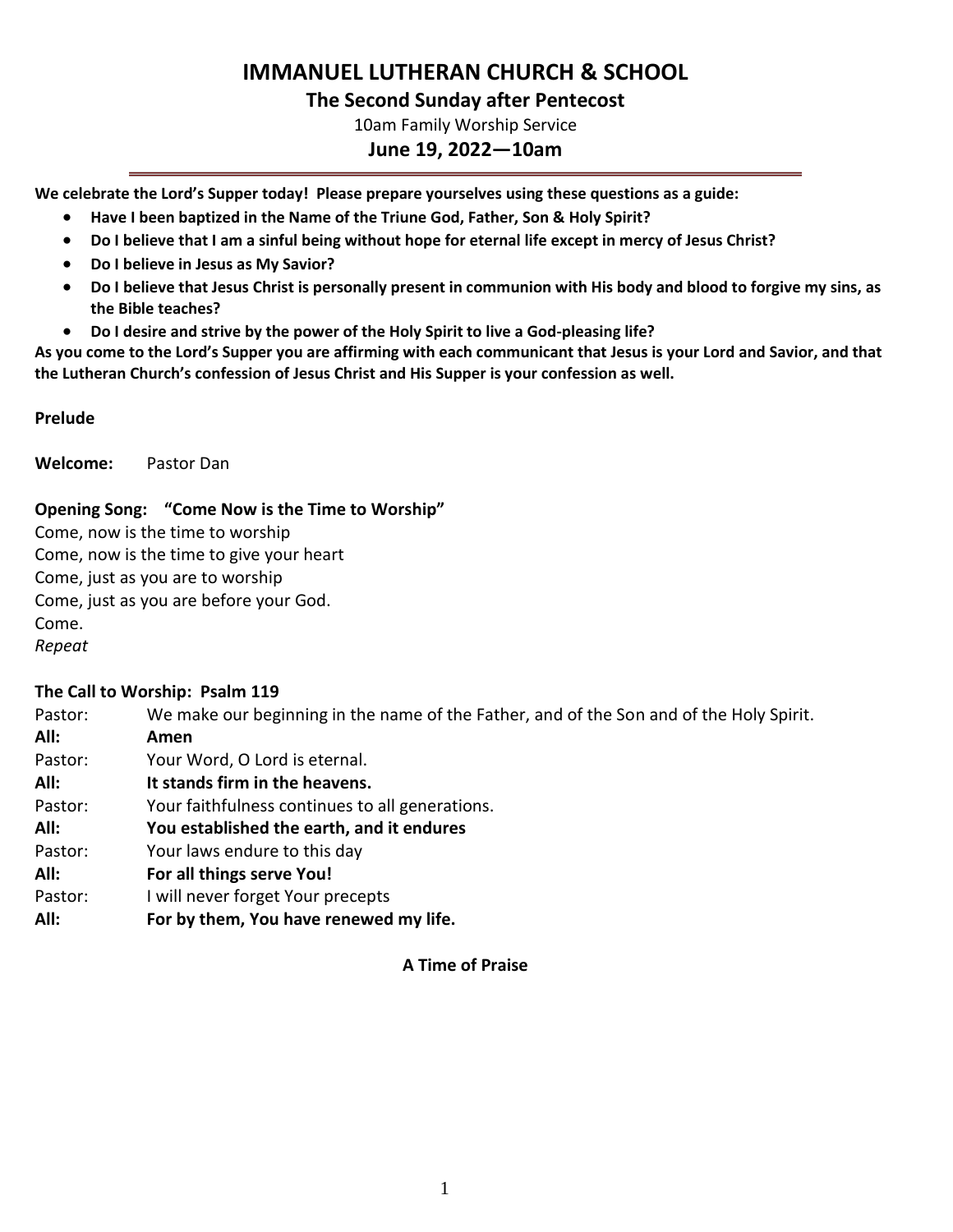# **Sing: Open our Eyes Lord**

Open our eyes, Lord, We want to see Jesus To reach out and touch Him And say that we love him

Open our ears, Lord And help us to listen Open our eyes , Lord We want to see Jesus

# **Thy Word**

*Chorus* Thy Word is a lamp unto my feet And a light unto my path Repeat

| When I feel afraid,                 |
|-------------------------------------|
| Think I've lost my way              |
| Still You're there right beside me. |
| And nothing will I fear             |
| As long as You are near.            |
| Please be near me to the end.       |
| Chorus                              |

I will not forget Your love for me, And yet my heart forever is wandering Jesus, be my guide and hold me to Your side, And I will love You to the end. *Chorus*

| Pastor: | Let us Pray                                                                                                                                                                                                                                                                                      |
|---------|--------------------------------------------------------------------------------------------------------------------------------------------------------------------------------------------------------------------------------------------------------------------------------------------------|
| Pastor: | Let us now come before the Lord and confess our sins and shortcomings.                                                                                                                                                                                                                           |
| All:    | O Lord, unless You are Lord of my life, I will get in the way of You being Lord of the Church. My<br>own desires, self-ideas, personal theologies tear down what You build up. Forgive me and give<br>me a new vision for Your Kingdom. May I become a loving sanctuary of Your love, my heart a |
|         | living altar for You that the Church may grow and Your Kingdom come.                                                                                                                                                                                                                             |
| Pastor: | The Lord hears the prayers of our hearts and He says to you and me this morning, "I will remove                                                                                                                                                                                                  |
|         | your sin as far as the East is from the West and I will remember it no more." We praise God for His                                                                                                                                                                                              |

your sin as far as the East is from the West and I will remember it no more." We praise God for His mercy and grace given to us through His Son Jesus Christ. In the name of Jesus Christ, I declare to you that your sins are forgiven. Amen.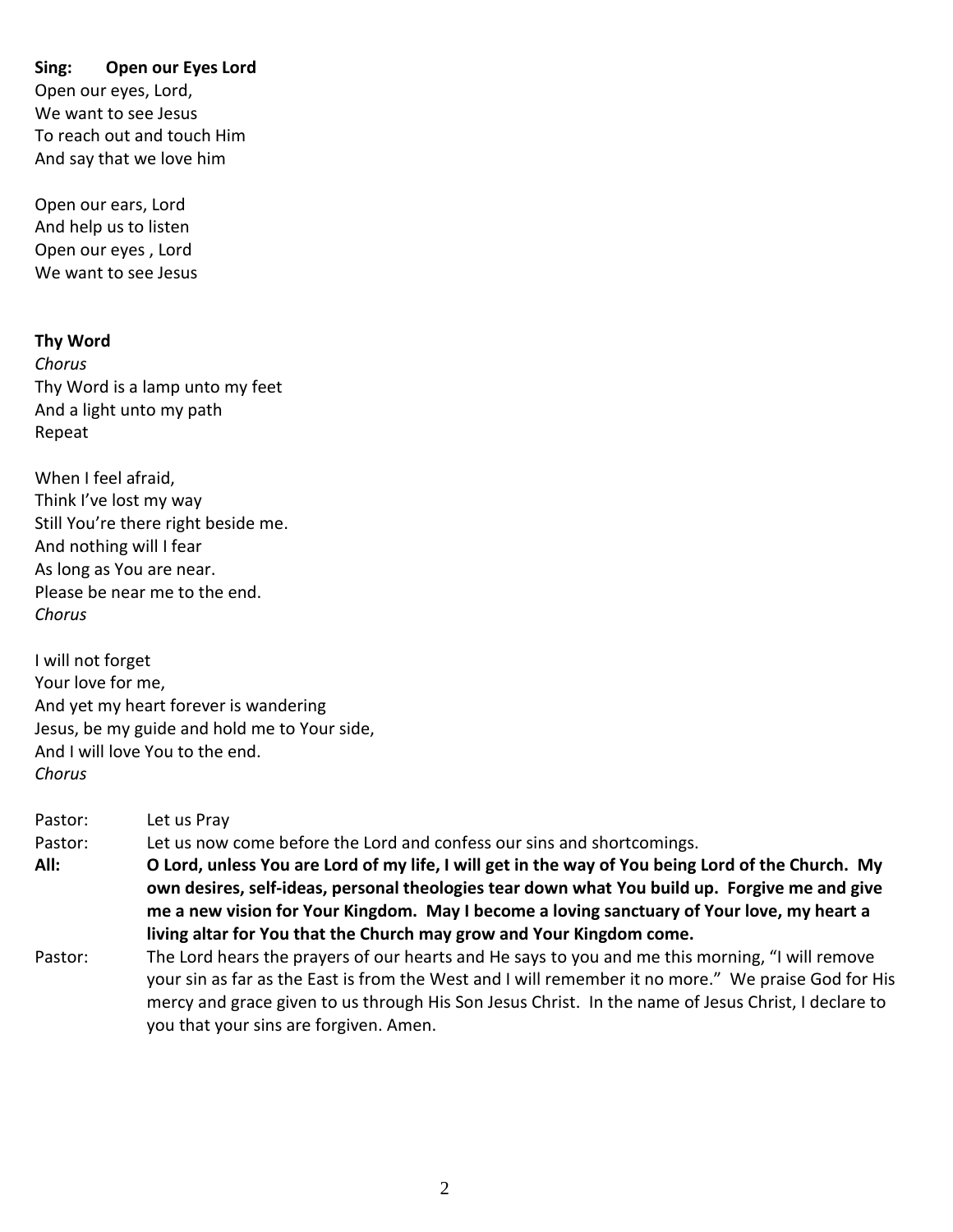# **Sing: I have the Joy, Joy, Joy down in my Heart**

I have the joy, joy, joy, joy down in my heart, Down in my heart, down in my heart! I have the joy, joy, joy, joy down in my heart, Down in my heart to stay!

I have the love of Jesus, love of Jesus down in my heart Down in my heart, down in my heart! I have the love of Jesus, love of Jesus down in my heart, Down in my heart to stay!

I have the peace that passes understanding Down in my heart, Down in my heart, down in my heart! I have the peace that passes understanding down in my heart, Down in my heart to stay!

# **Children's Message:** Pastor Dan

# **The First Reading** – Romans 8:14-17

<sup>14</sup> For all who are led by the Spirit of God are sons of God.

<sup>15</sup> For you did not receive the spirit of slavery to fall back into fear, but you have received the Spirit of adoption as sons, by whom we cry, "Abba! Father!"

 $16$  The Spirit himself bears witness with our spirit that we are children of God,  $17$  and if children, then heirs—heirs of God and fellow heirs with Christ, provided we suffer with him in order that we may also be glorified with him.

Pastor: This is the Word of the Lord.

# **The Gospel**

Pastor: The Holy Gospel is written in the 4<sup>th</sup> chapter of St. Mark beginning at the 26<sup>th</sup> verse.

<sup>26</sup> And he said, "The kingdom of God is as if a man should scatter seed on the ground.

 $27$  He sleeps and rises night and day, and the seed sprouts and grows; he knows not how.

 $28$  The earth produces by itself, first the blade, then the ear, then the full grain in the ear.

 $29$  But when the grain is ripe, at once he puts in the sickle, because the harvest has come."

<sup>30</sup> And he said, "With what can we compare the kingdom of God, or what parable shall we use for it?

<sup>31</sup> It is like a grain of mustard seed, which, when sown on the ground, is the smallest of all the seeds on earth, <sup>32</sup> yet when it is sown it grows up and becomes larger than all the garden plants and puts out large branches, so that the birds of the air can make nests in its shade."

<sup>33</sup> With many such parables he spoke the word to them, as they were able to hear it.

<sup>34</sup> He did not speak to them without a parable, but privately to his own disciples he explained everything.

Pastor: This is the Gospel of our Lord.

# **People: Praise be to Thee, O Christ.**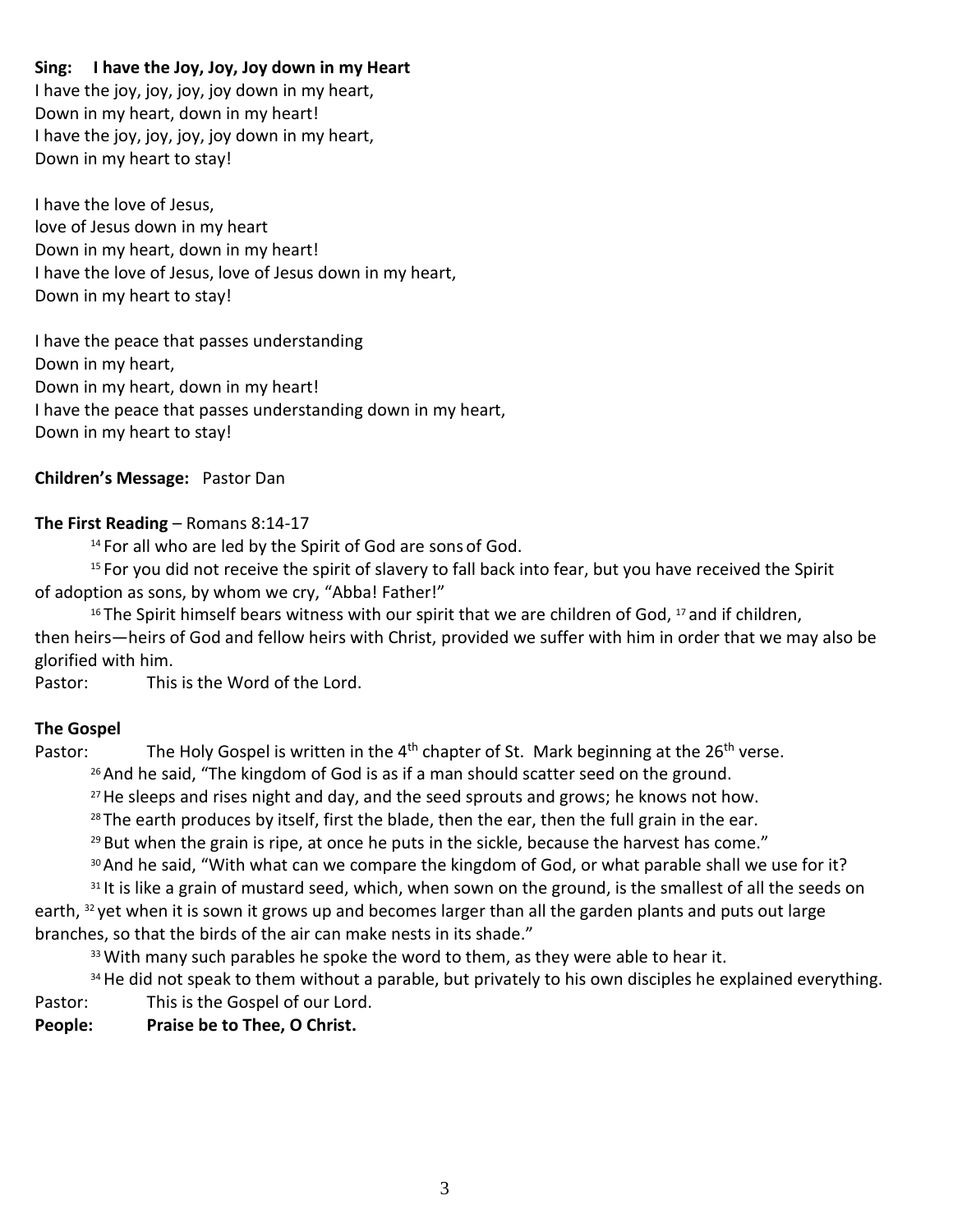# **The Apostles Creed**

**All: I believe in God the Father Almighty, Maker of heaven and earth. And in Jesus Christ His only Son, our Lord; Who was conceived by the Holy Spirit, Born of the Virgin Mary; suffered under Pontius Pilate, was crucified, died and was buried; He descended into hell; The third day He rose again from the dead; He ascended into heaven and sits at the right hand of God the Father Almighty; From thence He will come to judge the living and the dead. I believe in the Holy Spirit; the holy Christian Church, the communion of saints; the forgiveness of sins;** 

**the resurrection of the body; and life everlasting. Amen.**

#### **Hymn: Amazing Grace**

Amazing grace, how sweet the sound That saved a wretch like me. I once was lost, but now I'm found, Was blind but now I see.

Twas grace that taught my heart to fear And grace my fears relieved How precious did that grace appear, The hour I first believed

#### *Chorus*

My chains are gone I've been set free, My God, my Savior has ransomed me. And like a flood His mercy rains, Unending love, amazing grace.

The Lord has promised good to me, His word my hope secures He will my shield and portion be, As long as life endures

**Sermon –** "What Kind of Man Was Jesus?" *Mark 4:26-34*

# **Offerings are gathered**

# **The Prayers**

Successful cancer treatment for Lee, father of Ashlee Garrett God's wisdom & guidance & healing for Karen, neighbor of Pat Cook Dr's wisdom & healing for Tammy & daughter, Shelby, friends of Pat Cook

(*Please help us keep our attendance numbers accurate by filling out the attendance cards and giving to Ushers at communion.)*

# **The Lord's Prayer** *(Please rise)*

**All: Our Father who art in heaven, hallowed be Thy name, Thy kingdom come, Thy will be done on earth as it is in heaven; give us this day our daily bread; and forgive us our trespasses as we forgive those who trespass against us; and lead us not into temptation, but deliver us from evil. For thine is the kingdom and the power and the glory forever and ever. Amen.**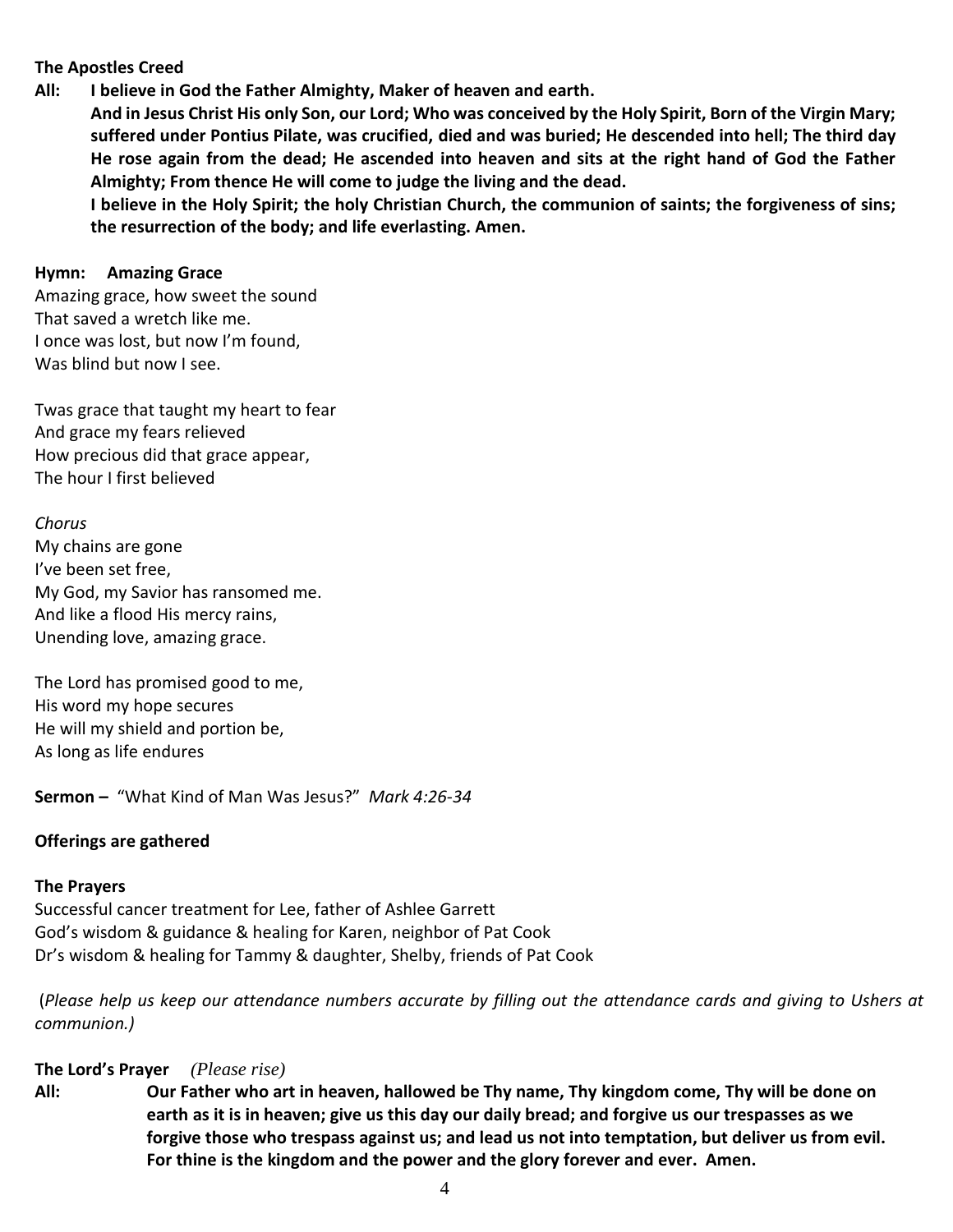# **The Celebration of the Lord's Supper**

Pastor: Having confessed our sins and received God's forgiveness in Jesus let us now celebrate that forgiveness sealed onto us in the Lord's Supper.

# **The Words of Institution**

Pastor: Our Lord Jesus Christ, on the night when He was betrayed, took bread, and when He had given thanks, he broke it and gave it to the disciples and said: "Take, eat; this is My body, which is given for you. This do in remembrance of Me." In the same way also He took the cup after supper, and when He had given thanks, He gave it to them, saying: "Drink of it, all of you; this cup is the New Testament in My blood, which is shed for you for the forgiveness of sins. This do, as often as you drink it, in remembrance of Me."

Pastor: The table is prepared, the Master has called us to dine, let us come with joy.

# **Song: "Jesus Name Above All Names"**

Jesus, name above all names, Beautiful Savior, glorious Lord Emmanuel, God is with us, Blessed Redeemer, Living Word. Repeat

*(Distribution is continuous style—Please come forward and kneel or stand to receive the body and blood of Christ given in, with and under the bread and the wine. Once you have been communed excuse yourself and return to your seat. The blessing will be given to all at the end.)* 

# **Post Communion Collect**

Pastor: Let us pray

**People: We give thanks to You, almighty God, that You have refreshed us through this salutary gift, and we implore You that of Your mercy You would strengthen us through the same in faith toward You and in fervent love toward one another; through Jesus Christ, Your Son, our Lord, who lives and reigns with You and the Holy Spirit, one God, now and forever.** 

# **The Benediction**

- Pastor: The Lord bless you and keep you. The Lord make His face shine upon you and be gracious unto you. The Lord lift up His countenance upon you and give you peace.
- **People: Amen, Amen, Amen!**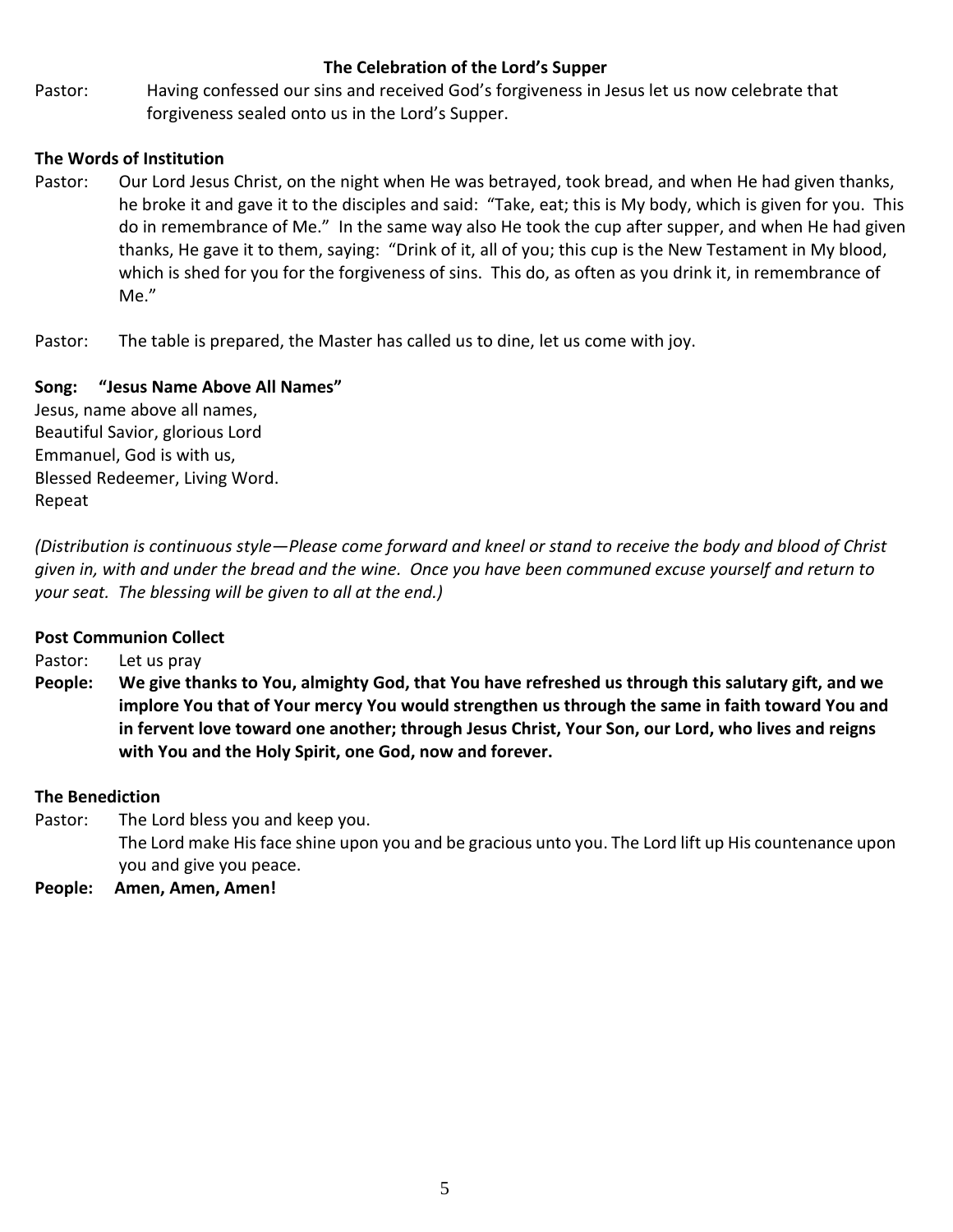# **The Closing Hymn: "Give Thanks with a Grateful Heart"**

Give thanks with a grateful heart Give thanks to the Holy One, Give thanks because He's given Jesus Christ His Son. Give thanks with a grateful heart, Give thanks to the Holy One, Give thanks because He's given Jesus Christ, His Son And now let the weak say 'I am strong," Let the poor say "I am rich," Because of what the Lord has done for us. And now let the weak say 'I am strong." Let the poor say "I am rich," Because of what the Lord has done for us. Give thanks, give thanks.

# **Our Vision:**

| All:    | Through Word and Sacrament ministry, we share the love, joy and peace of Jesus Christ among |
|---------|---------------------------------------------------------------------------------------------|
|         | ourselves and with those around us.                                                         |
| Pastor: | Our worship has ended, our service now begins. Let us go in peace.                          |
| All:    | And serve the Lord                                                                          |

# **Altar flowers are placed to the glory of God.**

# *The Hispanic Congregation is growing! Thanks for your love, support and prayers.*

# *Thank you, Immanuel family, for your continued support and prayers for VBS-2022.*

*Services will be live-streamed and a recording of service will be posted by the end of the day. Please keep the church office updated on prayers that have been asked to be kept on indefinitely, military and ones for continued healing or cancer treatments.*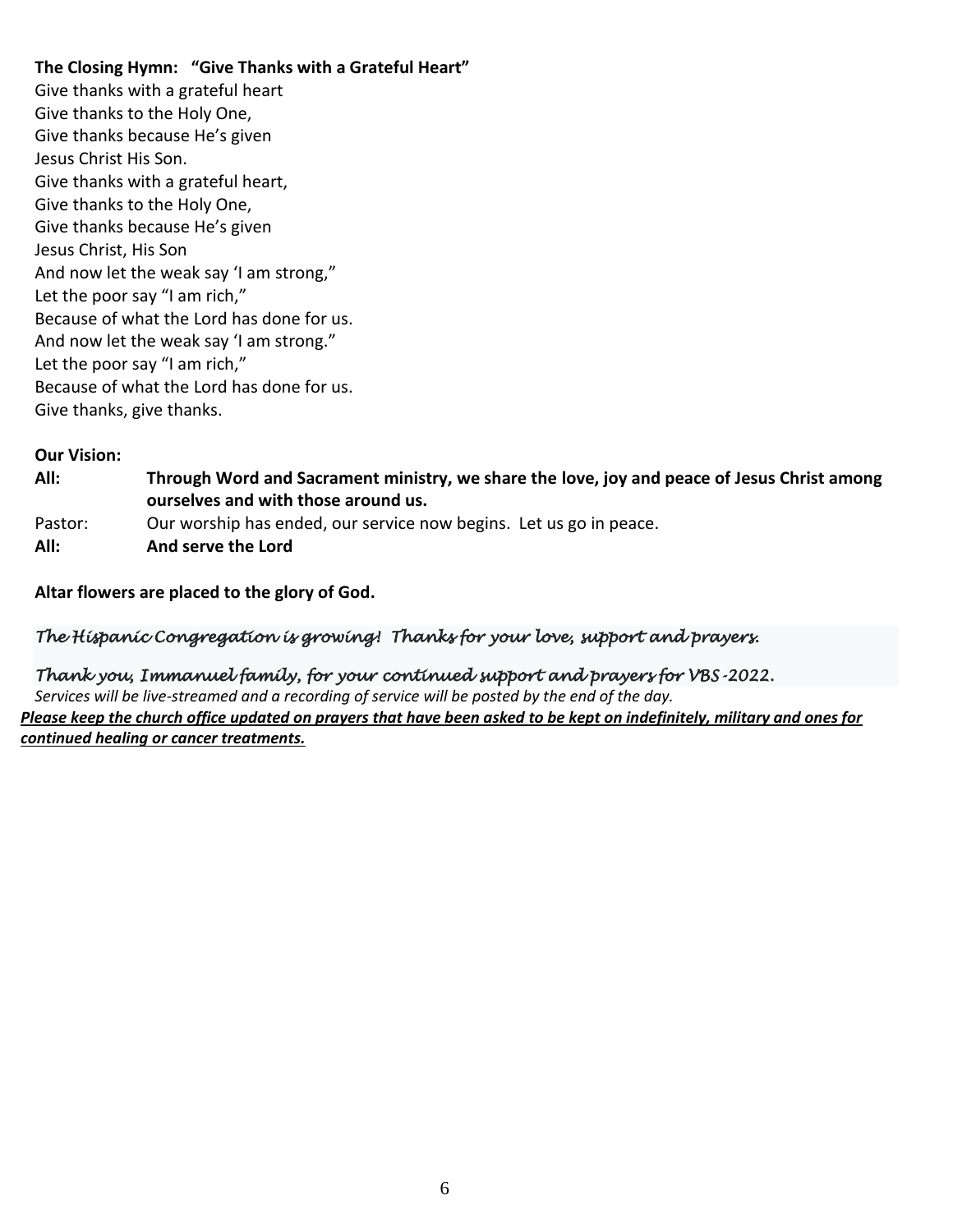#### **Continued Prayers**

Peace & comfort for the family of Esther Flippen, great-grandmother of Jacob Doon-Ralls Safe travels for the Clarke family of 5, driving to California We pray to God our Lord for the new Hispanic Mission in Immanuel and that through the Holy Spirit he will give us guidance to share the Gospel with new families. Employment for those struggling to find a job

#### **Healing**

#### **Battling with Cancer or Serious Illness**

Art Carroll, close friend of Larry & Gala Habeck Rich Richards Barbara LaVere Dr. Khalid Mahmood, father of Farrah Briggs Richard Seedroff Barbara Knott Yvonne Lenzen, grandmother of Grace Sierra Gloria McNail, aunt of Susan Tumlin Pat, suffering with dementia, Aunt of Beth Hutches Cathy Nichols with terminal cancer, mother of Cathy Wilson Raymond, brother of Barbara LaVere David, brother of Larry Habeck Tracy, cousin of Jacquelyn Hahn Lisa Steinbrueck, niece of the Steinbrueck's Alan Sparks Don Swisher, step-father of Larry Habeck Bill, (w/brain cancer) uncle of Brian Littrel Tom Meyferth

#### **PRAYERS FOR THOSE SERVING OUR COUNTRY Safety for… and strength for families:**

Luke Buchholz, Navy, grandson of Ann Donahue, stationed at Norfolk, VA Matthew Reikowski as he is deployed on the Carl S. Vinson Logan Crouse, US Army, great-nephew of Joan Crouse, stationed at Ft. Campbell in NC Carson Crouse, US Army, great-nephew of Joan Crouse, stationed at Ft. Bragg Samuel Drake, Captain stationed at Holloman AFB in Alamogordo, NM, son of Kerry Drake Cpl. Xander Ritter, USMC, stationed at Camp Pendleton, CA Matthew Albers, Major in USAF and in command in Sacramento, CA, son of Deb Albers Gavin Mattson, para-rescue man, stationed in the Panhandle of FL, grandson of Edith Mattson Jeremy Brockmeier (USMC) & family, stationed in South Korea, son of Jerry and Janice Brockmeier **ALSO, FOR ALL LAW ENFORCEMENT OFFICERS AND FIRST RESPONDERS**

#### **PRAYERS FOR OUR FAMILIES**

Sunday: Edith Mattson Monday: Tom McGillem Tuesday: Pat McMullen Wed: Jill McQuistan, Emily Thursday: Tom & Wilma Meyferth Friday: Asya Miller Saturday: David & Martina Miller

 $\overline{a}$ 

#### **PRAYERS FOR OUR SCHOOL STUDENTS & FAMILIES**

Sunday Savannah Lopez Monday: Christian Maenza Tuesday: Samuel & Sara Mahdavi Wed: Madilyn, Malachi, Merrick Malott Thurs: Jacob Marseille Friday: Curtis Marsh Saturday: Abriana, Charlie, Nicholas Martin